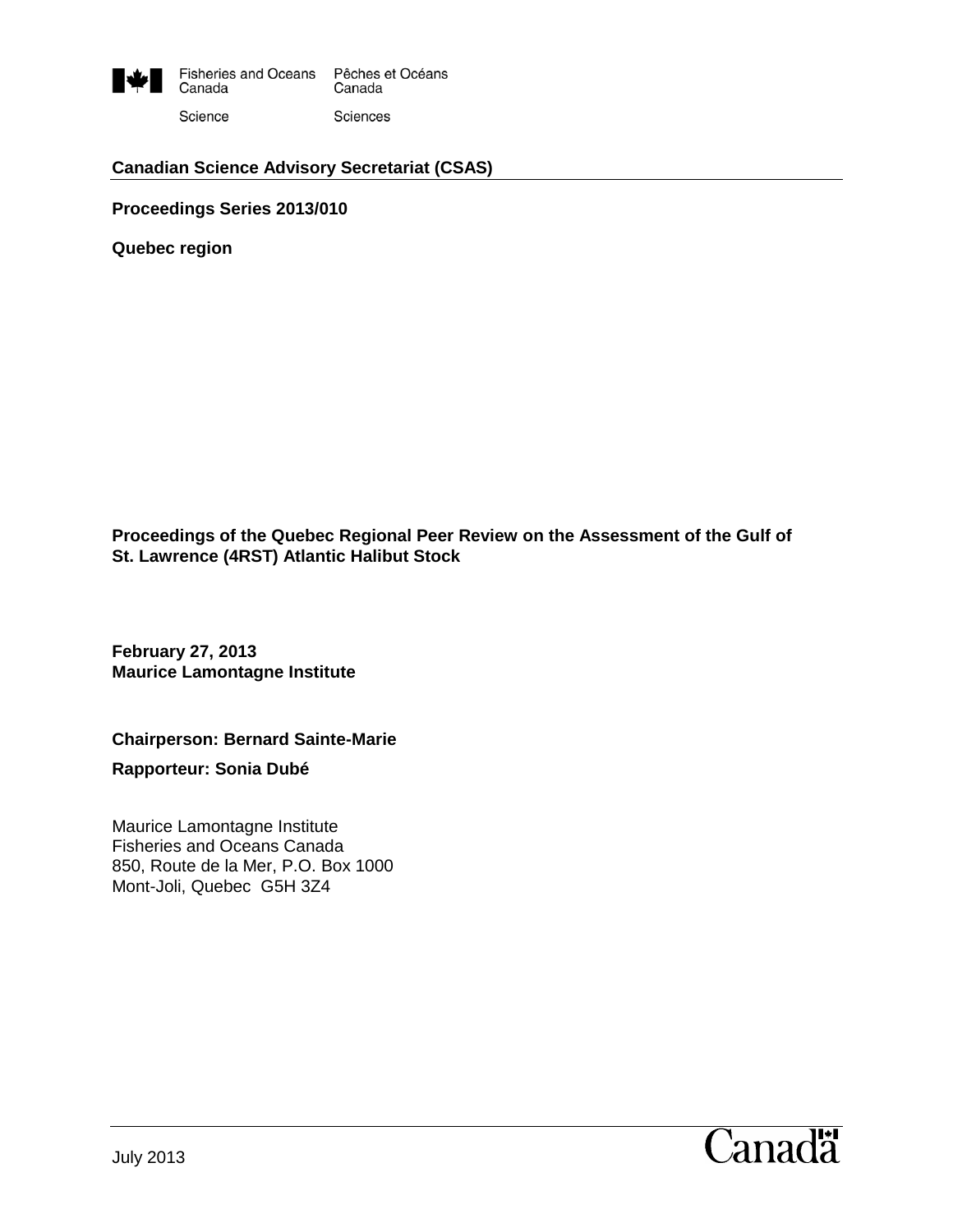### **Foreword**

The purpose of these Proceedings is to document the activities and key discussions of the meeting. The Proceedings may include research recommendations, uncertainties, and the rationale for decisions made during the meeting. Proceedings may also document when data, analyses or interpretations were reviewed and rejected on scientific grounds, including the reason(s) for rejection. As such, interpretations and opinions presented in this report individually may be factually incorrect or misleading, but are included to record as faithfully as possible what was considered at the meeting. No statements are to be taken as reflecting the conclusions of the meeting unless they are clearly identified as such. Moreover, further review may result in a change of conclusions where additional information was identified as relevant to the topics being considered, but not available in the timeframe of the meeting. In the rare case when there are formal dissenting views, these are also archived as Annexes to the Proceedings.

**Published by:**

Fisheries and Oceans Canada Canadian Science Advisory Secretariat 200 Kent Street Ottawa ON K1A 0E6

<http://www.dfo-mpo.gc.ca/csas-sccs/> [csas-sccs@dfo-mpo.gc.ca](mailto:csas-sccs@dfo-mpo.gc.ca)



© Her Majesty the Queen in Right of Canada, 2013 ISSN 1701-1280

#### **Correct citation for this publication:**

DFO. 2013. Proceedings of the Quebec Regional Peer Review on the Assessment of the Gulf of St. Lawrence (4RST) Atlantic Halibut Stock; February 27<sup>th</sup> 2013. DFO Can. Sci. Advis. Sec. Proceed. Ser. 2013/010.

### *Aussi disponible en français :*

*MPO. 2013. Compte rendu de l'examen par des pairs de la région du Québec portant sur l'évaluation du stock de flétan atlantique du golfe du Saint-Laurent (4RST) ; 27 février 2013. Secr. can. de consult. sci. du MPO, Compte rendu 2013/010.*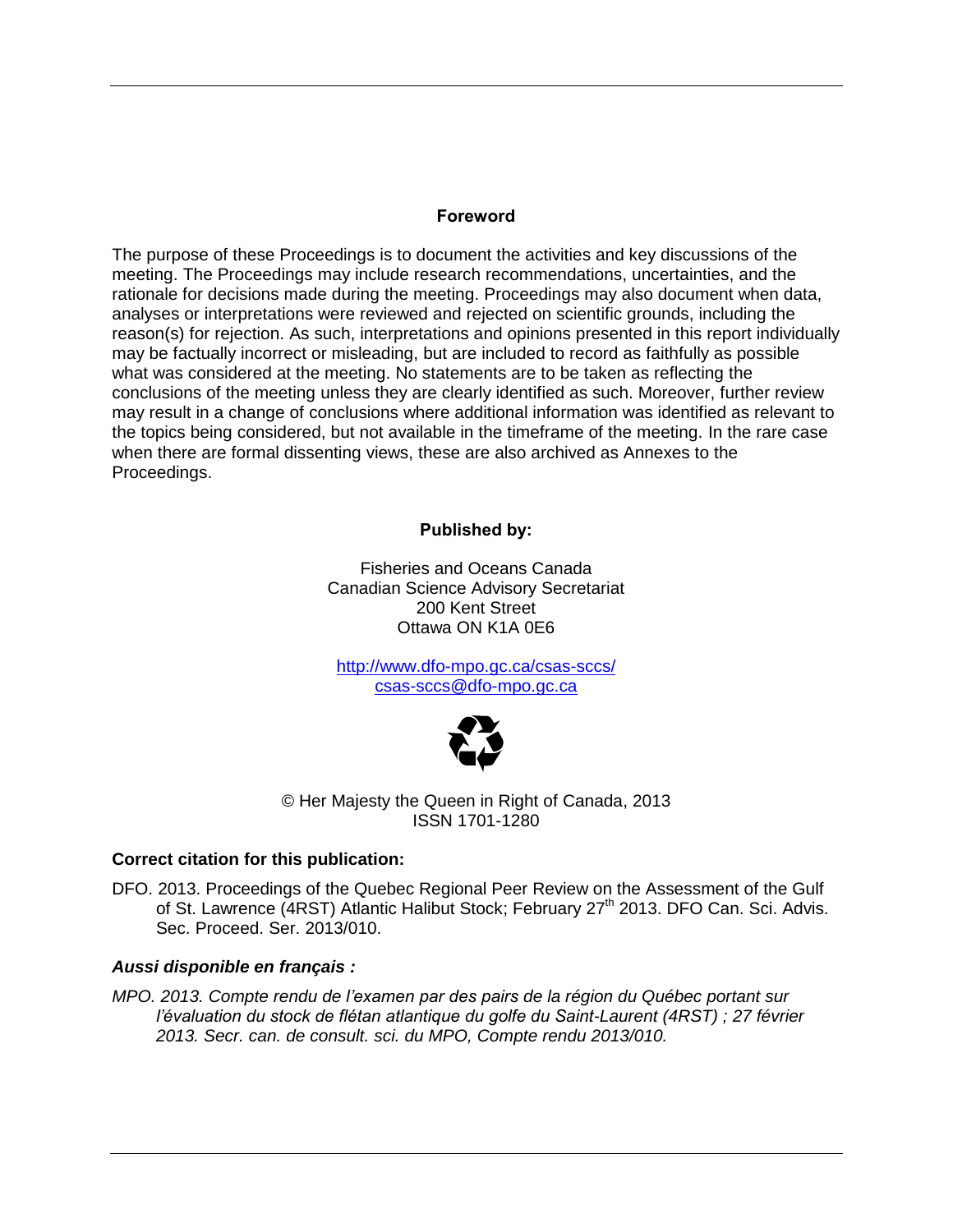### **SUMMARY**

This document contains the proceeding from the meeting held within the regional assessment process of the Gulf of St. Lawrence (4RST) Atlantic halibut Stock. This review process was held on February 27<sup>th</sup>, 2013 at the Maurice Lamontagne Institute in Mont-Joli. This meeting gathered about thirty participants from sciences to management to industry. This proceeding contains the essential parts of the presentations and discussions during the meeting and relates the recommendations and conclusions that were presented during the review.

## **SOMMAIRE**

Ce document renferme le compte rendu de la réunion tenue dans le cadre du processus régional d'évaluation du stock de flétan atlantique du golfe du Saint-Laurent (4RST). Cette revue, qui s'est déroulée le 27 février 2013 à l'Institut Maurice-Lamontagne à Mont-Joli, a réuni une trentaine de participants des sciences, de la gestion et de l'industrie. Ce compte rendu contient l'essentiel des présentations et des discussions qui ont eu lieu pendant la réunion et fait état des recommandations et conclusions émises au moment de la revue.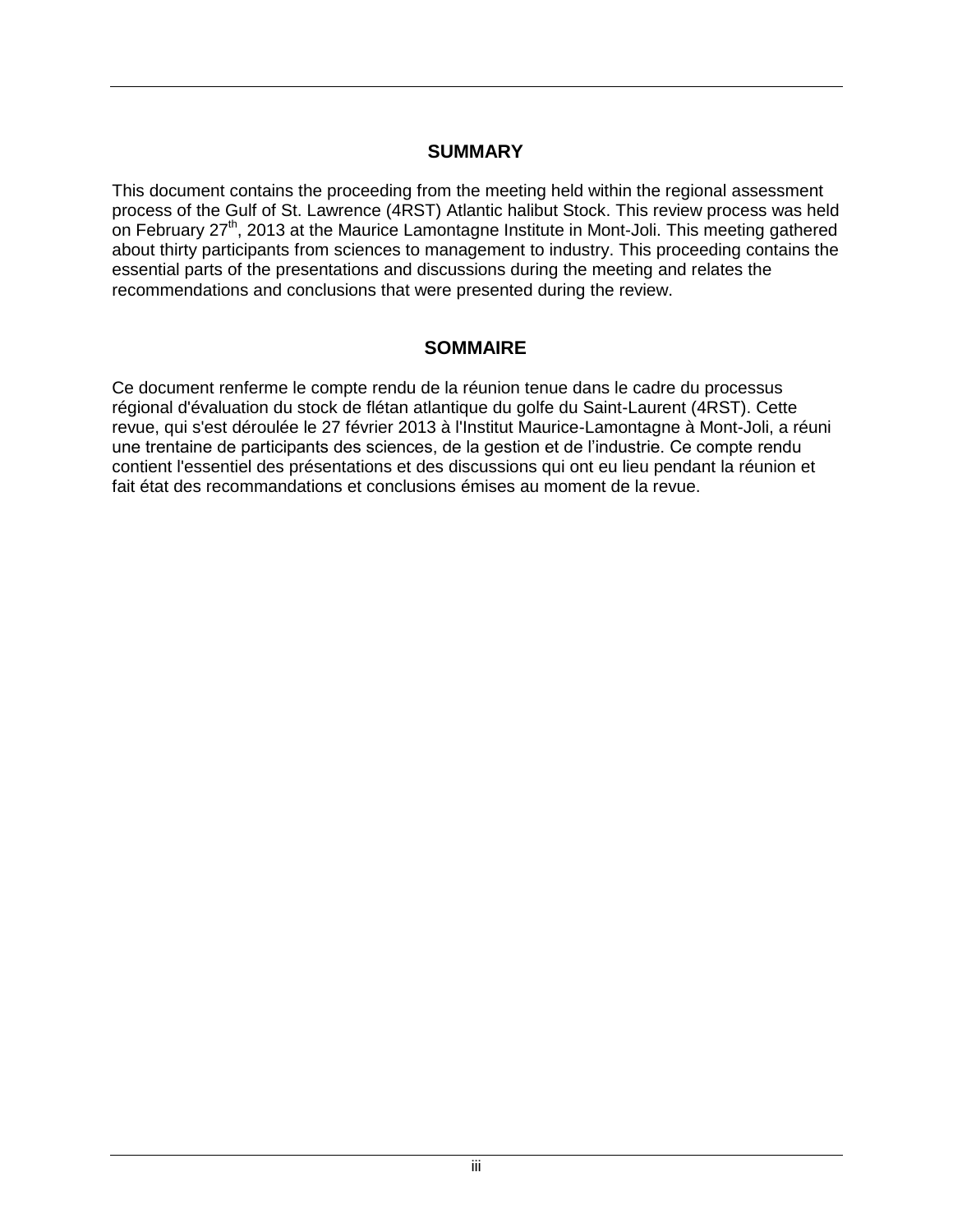# **INTRODUCTION**

The Quebec Region of the Department of Fisheries and Oceans (DFO) is responsible for assessing the stocks of several exploited fish and invertebrate species in the Estuary and Gulf of St. Lawrence. Most of these stocks are assessed periodically within a regional advisory process, which is conducted at the Maurice Lamontagne Institute in Mont-Joli. This document consists of the proceedings of the meeting held on February 27, 2013, on the assessment of the Gulf of St. Lawrence (4RST) Atlantic Halibut stock.

The objective of the review was to determine whether there were any changes in the resource's status and whether adjustments were required to the management plans based on the chosen conservation approach, the ultimate goal being to provide scientific advice on managing the Atlantic Halibut stock in the Gulf of St. Lawrence (4RST) for the 2013 and 2014 fishing seasons.

These proceedings report on the main points discussed in the presentations and deliberations stemming from the activities of the stock assessment regional committee. The regional review is a process open to all participants who are able to provide a critical outlook on the status of the evaluated resources. In this regard, participants from outside DFO are invited to take part in the committee's activities within a defined framework for this review (Appendices 1 and 2). The proceedings also focus on recommendations made by the meeting participants.

## **CONTEXT**

Meeting chairperson Bernard Sainte-Marie welcomes the participants. He reviews the scientific review's objectives and agenda and introduces the terms of reference. After introductions around the table, assessment biologist Diane Archambault highlights the contribution of collaborators and presents the outline of the meeting. Some components of the species' biology and ecology, along with some management elements, are revealed.

The data used in the assessment of the 4RST Atlantic Halibut stock come mainly from the commercial fishery and research surveys: the DFO summer bottom trawl survey and the summer mobile sentinel survey in the northern Gulf, and the DFO summer bottom trawl survey and the mobile sentinel survey in the southern Gulf.

• It is pointed out that observer data are also taken into consideration.

# **ASSESSMENT OF THE RESOURCE**

## **INDICATORS**

Ms. Archambault reviews the key stock status monitoring indicators: landings (commercial fishery), spatial distribution (surveys and the commercial fishery), abundance and biomass (surveys), catch rate and effort (commercial fishery) and size structures (surveys and commercial fishery).

A concern is raised about halibut bycatches in other directed fisheries, especially the Greenland Halibut gillnet fishery.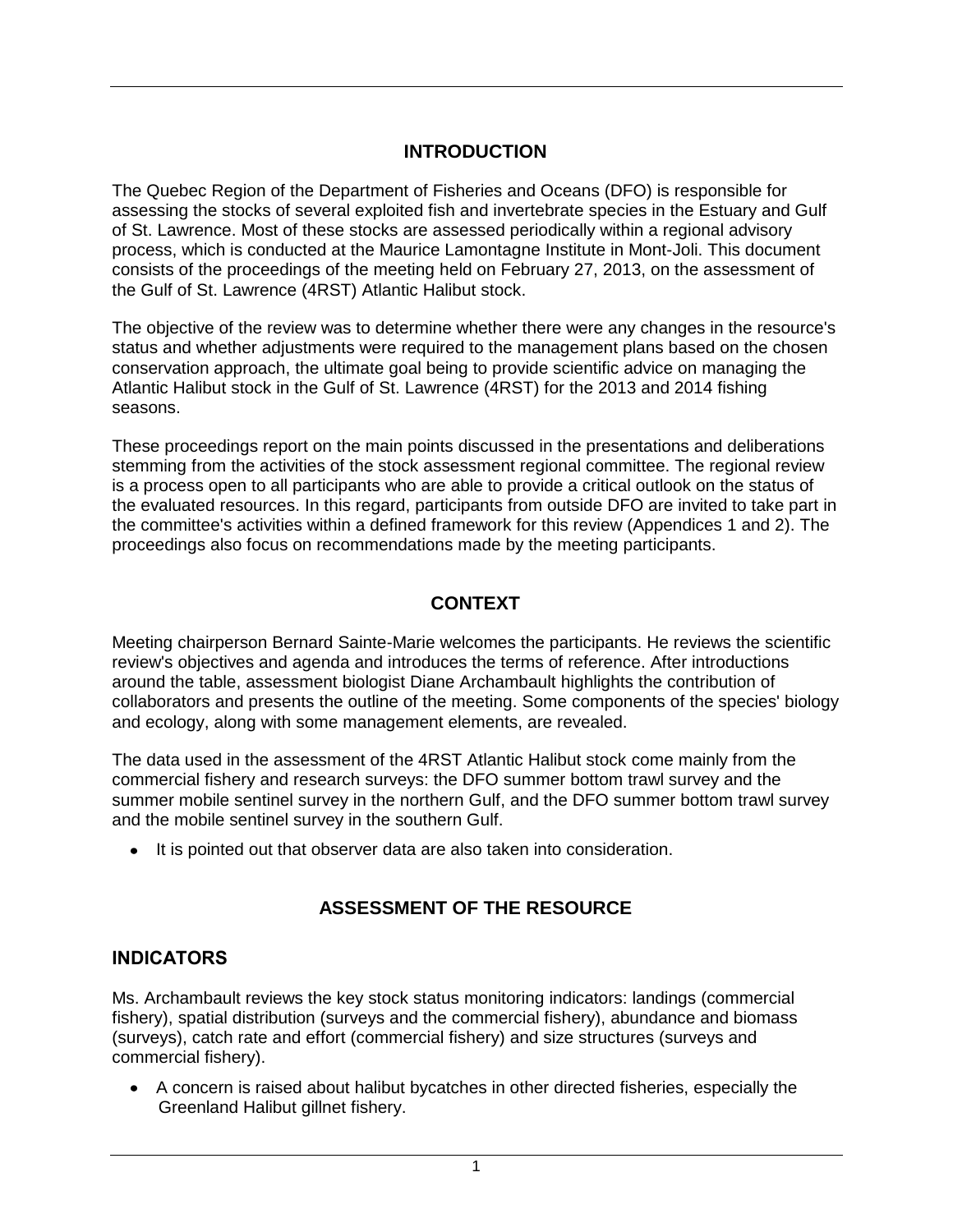- With regard to the distribution of catch rates in the northern Gulf mobile sentinel survey, an industry representative is surprised that very few Atlantic Halibut were caught in the Strait of Belle Isle area, according to the information presented. He participated in sentinel fisheries and remembered a few major catches. Upon verification, three Atlantic Halibut catches were reported in the strata with depths of less than 20 fathoms in the Strait of Belle Isle. However, these strata are not considered for the analyses in this review.
- With regard to the abundance and biomass indices from the DFO northern Gulf survey, it is pointed out that the data were also analyzed by including new strata implemented in the Estuary in 2008. However, this addition does not explain the increase observed in the indices' value.
- Some issues and clarifications are brought up on the procedure for standardizing CPUEs from the commercial fishery, especially on the standards used, one of which is the choice of a representative unit area as a baseline. Some participants believe that there would be a seasonal effect and a soak time effect on CPUEs. However, these effects are already taken into account in the standardization procedure.
- The graph illustrating catch rates based on effort in 4T shows a decrease in CPUEs in 2011 and 2012 for the same level of effort. An industry representative says that that does not correspond to what he observes in his fishing area. The industry raised the possibility that the recent cap observed in commercial CPUE indices may be due to longline gear saturation, but the Science representatives doubted this.
- Some participants note a decrease in modal size between 2011 and 2012 in port sampling. Several hypotheses are raised to explain this decline: presence of recruitment, fishery that targets smaller sizes to protect reproductive potential, and market-related reasons.
- Some industry representatives believe that the survival of halibut released back into the water would be good, especially in the case of very large individuals released without being "gaffed." This survival would be less certain in halibut that are near the legal size and must be measured, therefore "gaffed."
- It is reiterated that halibut bycatches are significant in the directed turbot gillnet fishery and it is believed that mortality associated with discards of sub-legal size halibut is high. However, Management says that measures were taken to reduce these bycatches: modification of the size of the gillnet mesh, improved monitoring of vessels in problem areas, awareness and closer individual monitoring. This is a very real Management concern.
- It is reiterated that halibut of legal size caught by turbot fishers can be kept. They are counted and deducted from their quota. However, halibut that are caught and released are not counted.

# **YIELD PER RECRUIT MODEL**

The purpose of adapting a yield per recruit model to the Gulf halibut stock was to assess the impact of an increase in minimum legal size on the yield per recruit and the spawning stock biomass per recruit. Ms. Archambault presents the approach and outcomes.

• The main item discussed concerns the mortality rates upon release back into the water used in the model. They are taken from Scotian Shelf Atlantic Halibut and Pacific Halibut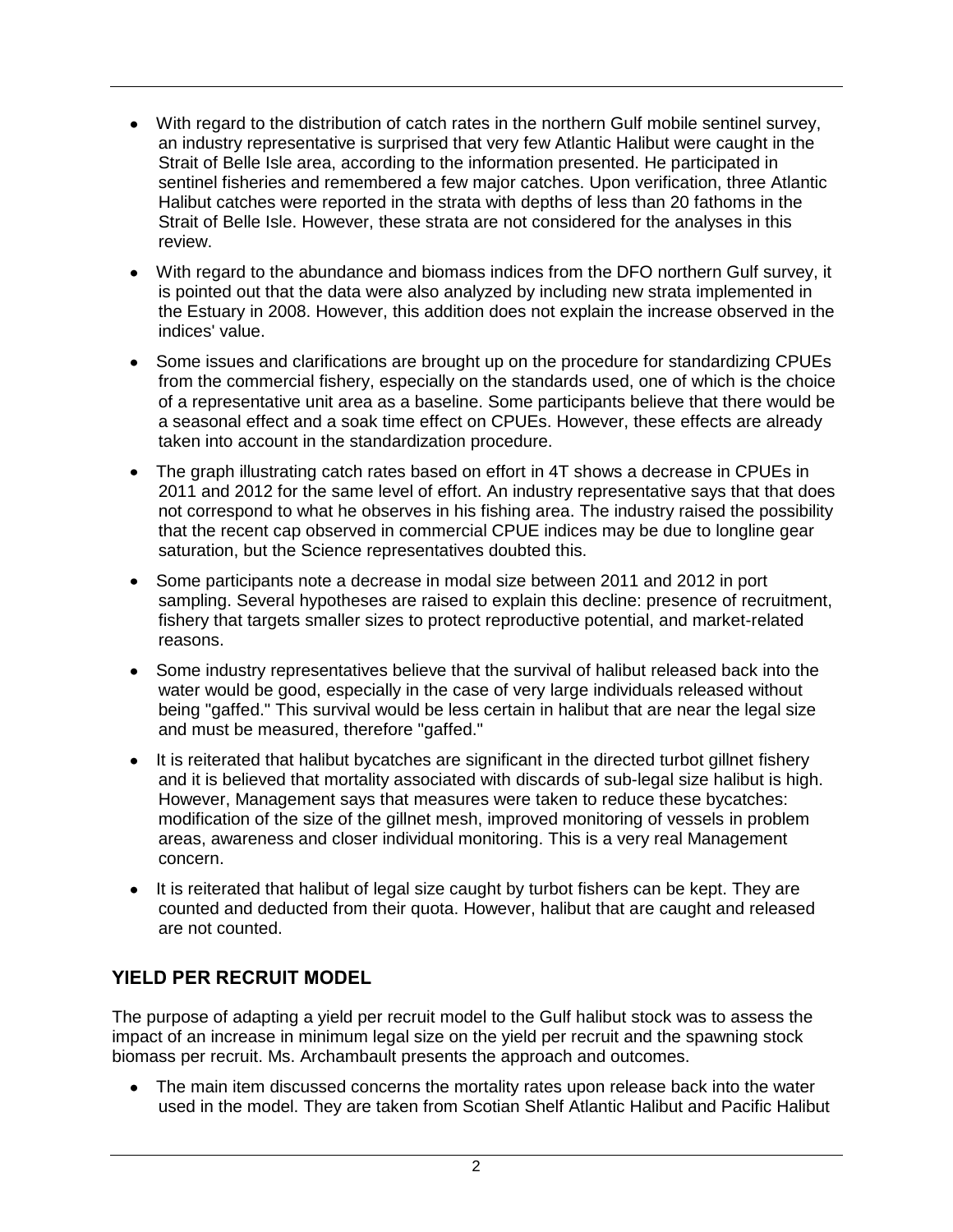studies. Several participants consider that these rates do not correspond to reality. Halibut are very robust fish and mortality rates after release would be much lower. For halibut ≥ 93.5 cm that fishers will decide to release, some industry representatives say that they are able to assess the fish's size without gaffing it, thereby reducing mortality, whereas for halibut < 81 cm, dehooking would limit mortality.

The participants agree that it is difficult to draw conclusions from the model presented. They feel that mortality rates upon release will have to be reviewed. Note that there is significant variability in the conditions surrounding catch and release from one region to another.

## **DETERMINATION OF INDICATOR THRESHOLDS FOR THE SCIENTIFIC ADVICE REOPENING DURING YEARS WITHOUT STOCK ASSESSMENT**

Indicators to follow during years without stock assessment are numbers per unit effort (NPUE), catches per unit effort (CPUE), and median size. These come from DFO surveys in the northern and southern Gulf and from mobile sentinel fisheries in the northern Gulf. To determine these indicator thresholds to be able to decide on scientific advice reopening during years without stock assessment, Ms. Archambault suggests an approach with limit reference points and upper stock reference points.

- There is some confusion among participants between what is presented (an approach for establishing indicator thresholds for scientific advice reopening between assessment years or a precautionary approach). This confusion arises from use of the term "reference point," which should be limited to the precautionary approach.
- Participants then feel it is too early to be working with thresholds. They agree that determining thresholds or criteria for scientific advice reopening requires further reflection that would apply to a set of species.
- They consider that the recommendation made should be valid for the establishment of a multi-year TAC (2013 and 2014), unless there is a major change in the monitoring indicators from the surveys (NPUE, CPUE, median size). Updating these indicators therefore remains essential.

# **RESEARCH IDENTIFICATION AND PRIORITIZATION**

A list of priority research activities is presented and concerns:

- implementation of a scientific longline survey for the entire Gulf to obtain new indicators and improve the few currently used to assess stock status;
- study of the genetic structure of Atlantic Halibut in the southern Gulf vs. those in the northern Gulf;
- study of the movements, migrations (tagging) and life cycle (otolith microchemistry complementary to the genetic study);
- "pop-up" electronic tagging;
- review of the conversion factor: whole halibut vs. eviscerated halibut;
- determination, for the Gulf stock, of spawning sites and periods, the planktonic phase and growth of young fish.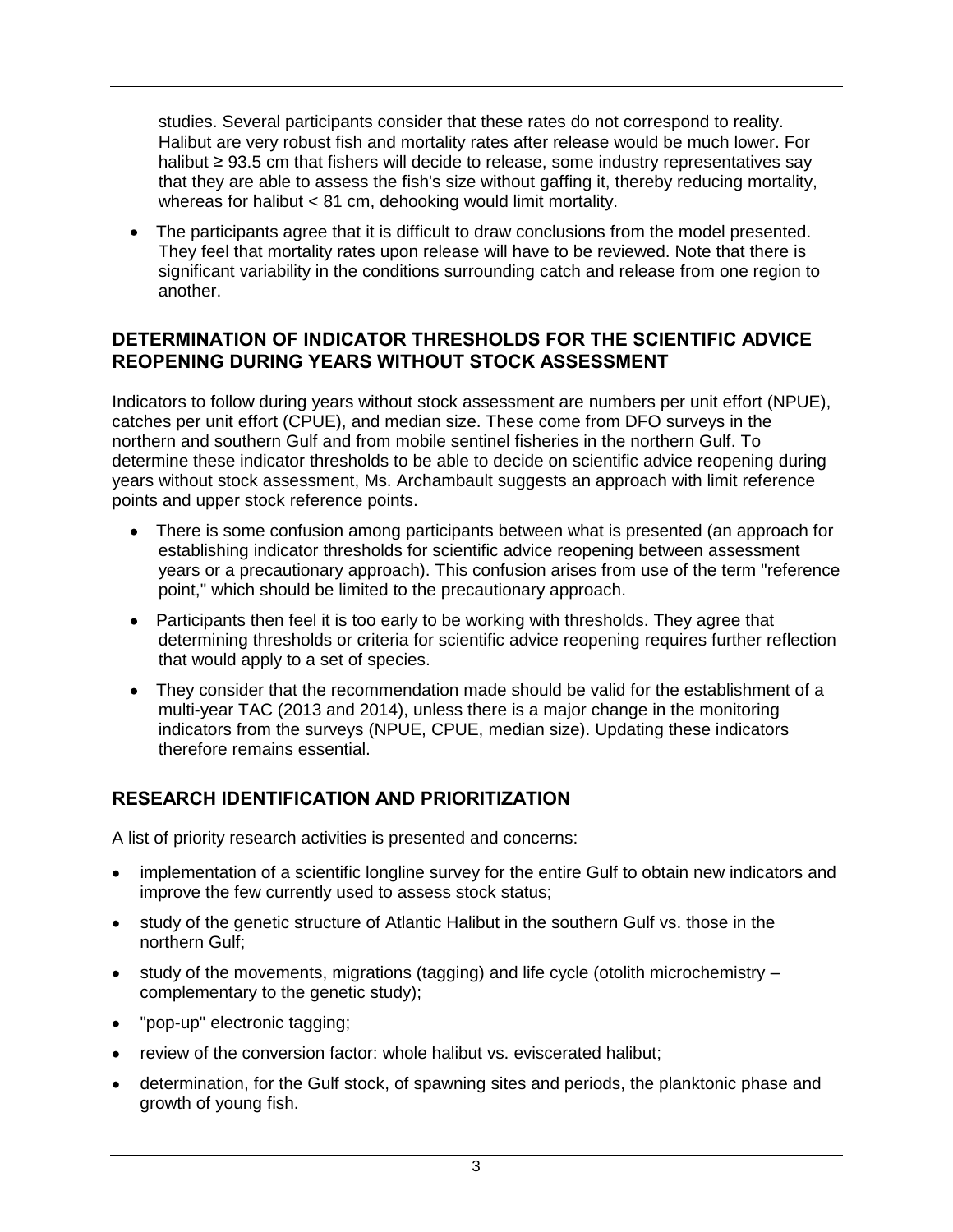Some comments are made:

- This work is considered necessary, but participants recommend against reinventing the wheel by first making maximum use of the information that already exists.
- It is pointed out that the tagging study includes the concern about mortality rates.

# **CONCLUSION**

# **ASSESSMENT OF STOCK STATUS AND PERSPECTIVES FOR 2013–2014 AND 2014–2015**

Ms. Archambault summarizes the positive and negative points regarding stock status. Based on this assessment, she proposes a TAC increase of about 25% for the 2013–2014 and 2014– 2015 fishing seasons. The participants discuss this proposal.

- Some industry representatives feel that the estimates of halibut caught in gillnets and released are rather high (these estimates are from the observer sampling program) and are not representative of all fleets. It seems that some of the observers were directed to problem cases, which would increase the estimate.
- With regard to the proposal to increase the TAC by about 25%, Science agrees that stock status indicators are relatively positive and stable, but, as a precaution, does not think that they should exceed 20% of the total (for the two years of the duration of the advice). Gulf halibut reach sexual maturity at a long size and an older age (92 cm, 8–9 years for males and 130 cm, 12–13 years for females).
- However, industry representatives have a more positive opinion. They believe that the stock has reached an unprecedented level, so much so that the abundance indices based on the commercial fishery could peak. They also believe that assessment tools and fishing techniques do not take into account the stock's "explosion."
- Some believe that remaining more qualitative in the recommendation is essential—by not proposing an exact percentage—but others think that establishing guidelines is important to avoid creating too much flexibility.
- Lastly, based on current indices, Science suggests a TAC increase that should not exceed a maximum total of 20% for the next two fishing years. However, the fishers' view remains much more optimistic.

# **HIGHLIGHTS**

The highlights of the assessment are presented and participants share their comments.

- In the first highlight (landings), it is agreed to remove the sections about background information on increases in legal size and about quota reconciliation.
- Regarding the highlight about the values of the abundance and biomass indices in the scientific trawl surveys, it is agreed that they are high and stable. Removing the northsouth median size comparison is suggested.
- With regard to the CPUE highlight, it is agreed that CPUEs are quite high and stable in 4RST, but no details will be given about the situation in each division.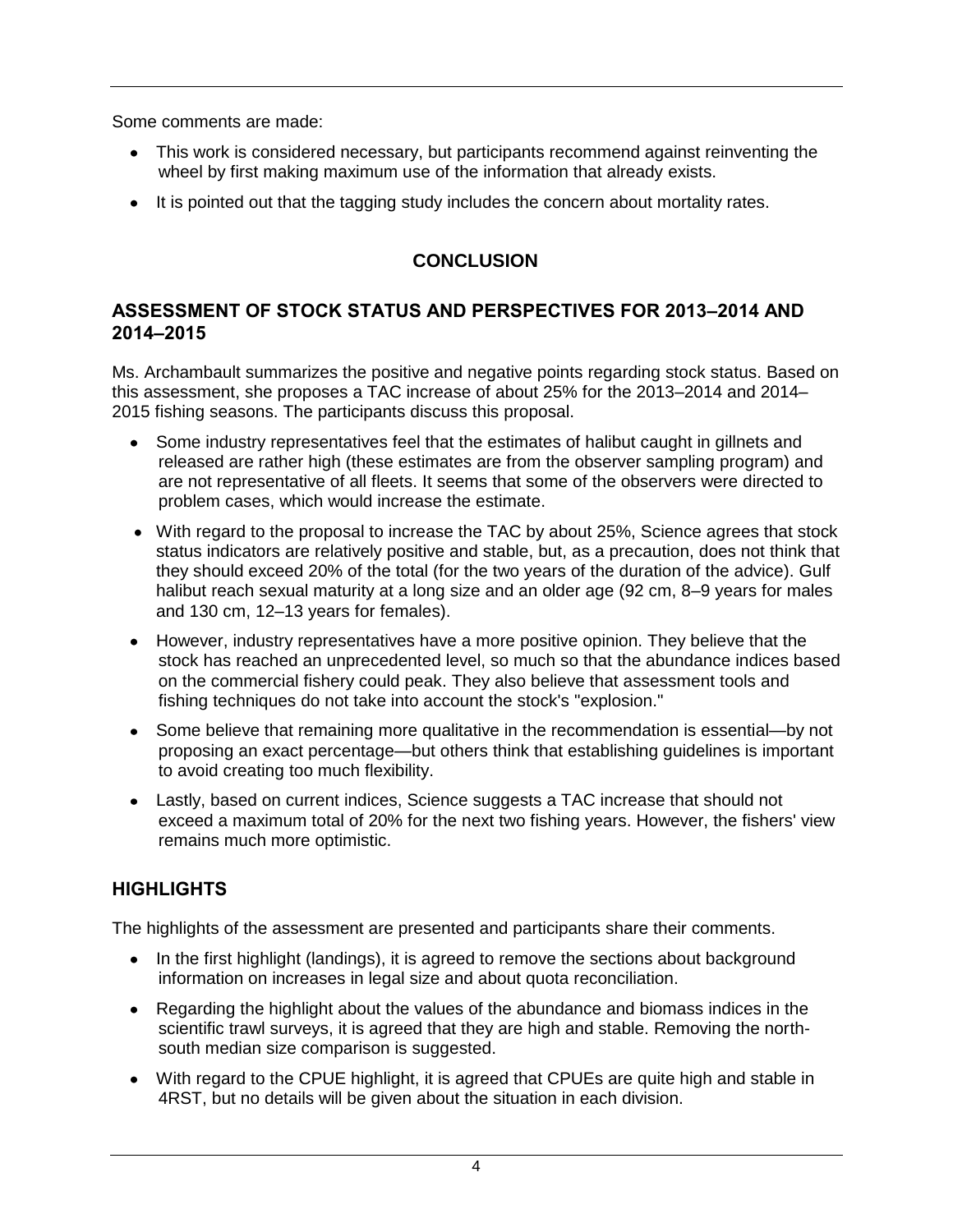- In the highlight on the modal size measured dockside, presenting the mean value for the last two years (2011 and 2012) is suggested. It is also important to indicate that the majority of fish are immature and to present  $L_{50}$ s for each sex.
- Participants decide to remove the highlights about the yield per recruit model and halibut discards.

## **RECOMMENDATION**

In light of this assessment, the species' long life cycle and late maturity age, and the lack of information on the stock's productivity, caution should be exercised when deciding to increase catches. Increasing the TAC by a maximum total of 20% for the next two years is therefore suggested.

However, industry stakeholders disagree with this recommendation. In their opinion, the stock is still growing. They consider that the TAC increase should be higher.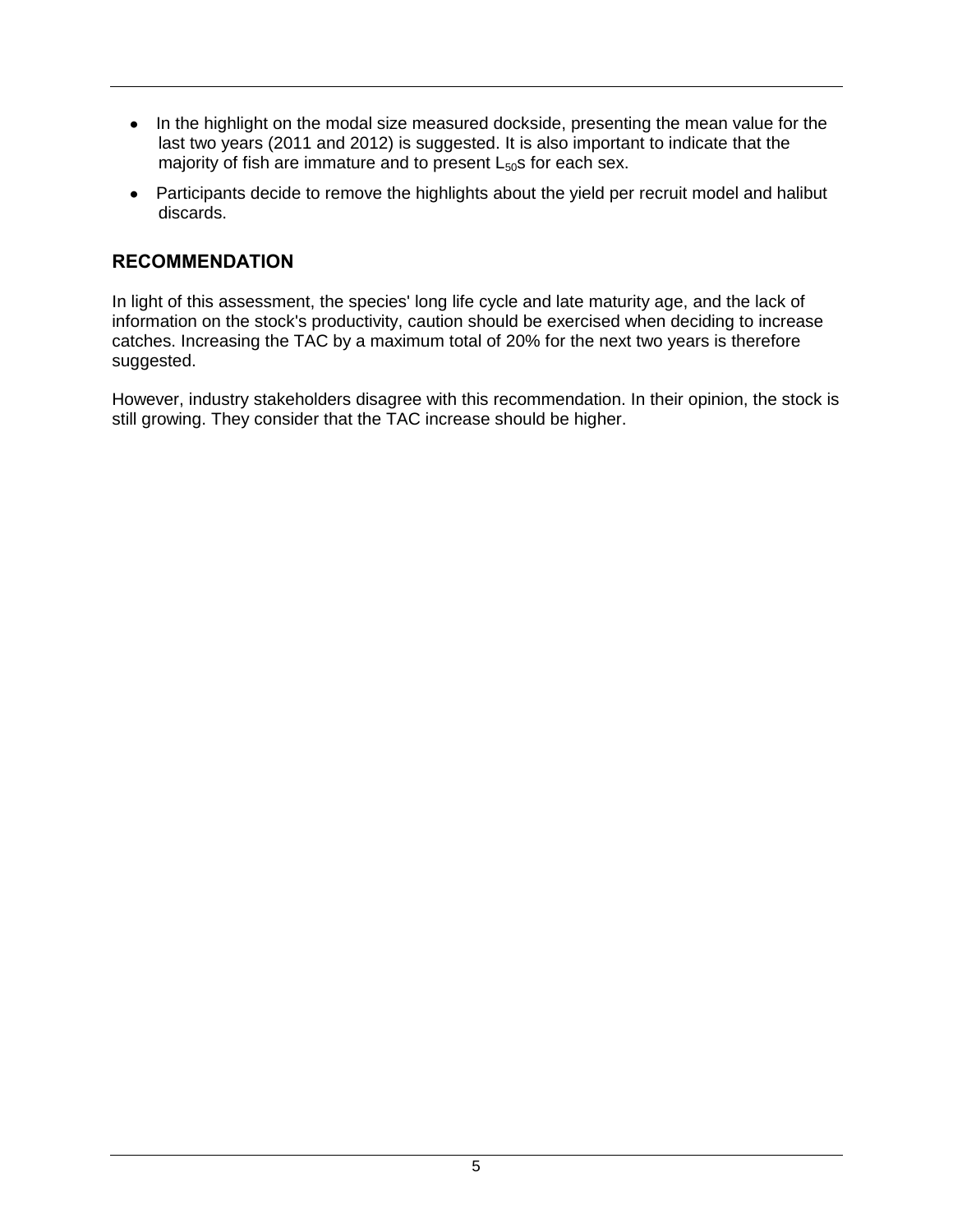# **APPENDICES**

# **1- PARTICIPANTS LIST**

| <b>Name</b>                | <b>Affiliation</b>                |
|----------------------------|-----------------------------------|
| Archambault, Diane         | DFO - Science                     |
| <b>Ball</b> , Donald       | DFO - Fisheries management        |
| Bernier, Denis             | DFO - Science                     |
| Bourdages, Hugo            | DFO - Science                     |
| Castonguay, Martin         | DFO - Science                     |
| Chabot, Denis              | <b>DFO</b> - Science              |
| Couillard, Catherine       | DFO - Science                     |
| Courtemanche, David        | DFO - Fisheries management        |
| Courtney, Robert           | Fisher (North of Smokey)          |
| Cyr, Charley               | DFO - Science                     |
| Dallaire, Jean-Paul        | <b>DFO</b> - Science              |
| Denis, Marcel              | <b>ACPG</b>                       |
| Dubé, Sonia                | DFO - Science                     |
| Dubé, Steeve               | <b>RHMCN</b>                      |
| Duplisea, Daniel           | DFO - Science                     |
| Dwyer, Shelley             | Newfoundland Governement          |
| Gauthier, Johanne          | DFO - Science                     |
| Grégoire, François         | DFO - Science                     |
| Hedderson, Carl            | Fisher (Newfoundland)             |
| Lambert, Yvan              | DFO - Science                     |
| Lambert Koizumi, Catherine | <b>AGHAMM</b>                     |
| Légaré, Benoît             | DFO - Science                     |
| Lemelin, Dario             | DFO - Fisheries management        |
| MacDonald, Michael         | <b>PEIFA</b>                      |
| Maltais, Domynick          | DFO - Science                     |
| Michaud, Marie-Claire      | DFO - Management                  |
| Moyen, Emmanuel            | <b>UPM Tracadie</b>               |
| Robert, Dominique          | <b>CFER - Memorial University</b> |
| Sainte-Marie, Bernard      | DFO - Science                     |
| Schwab, Philippe           | DFO - Science                     |
| Spingle, Jason             | FFAW - CAW, TN                    |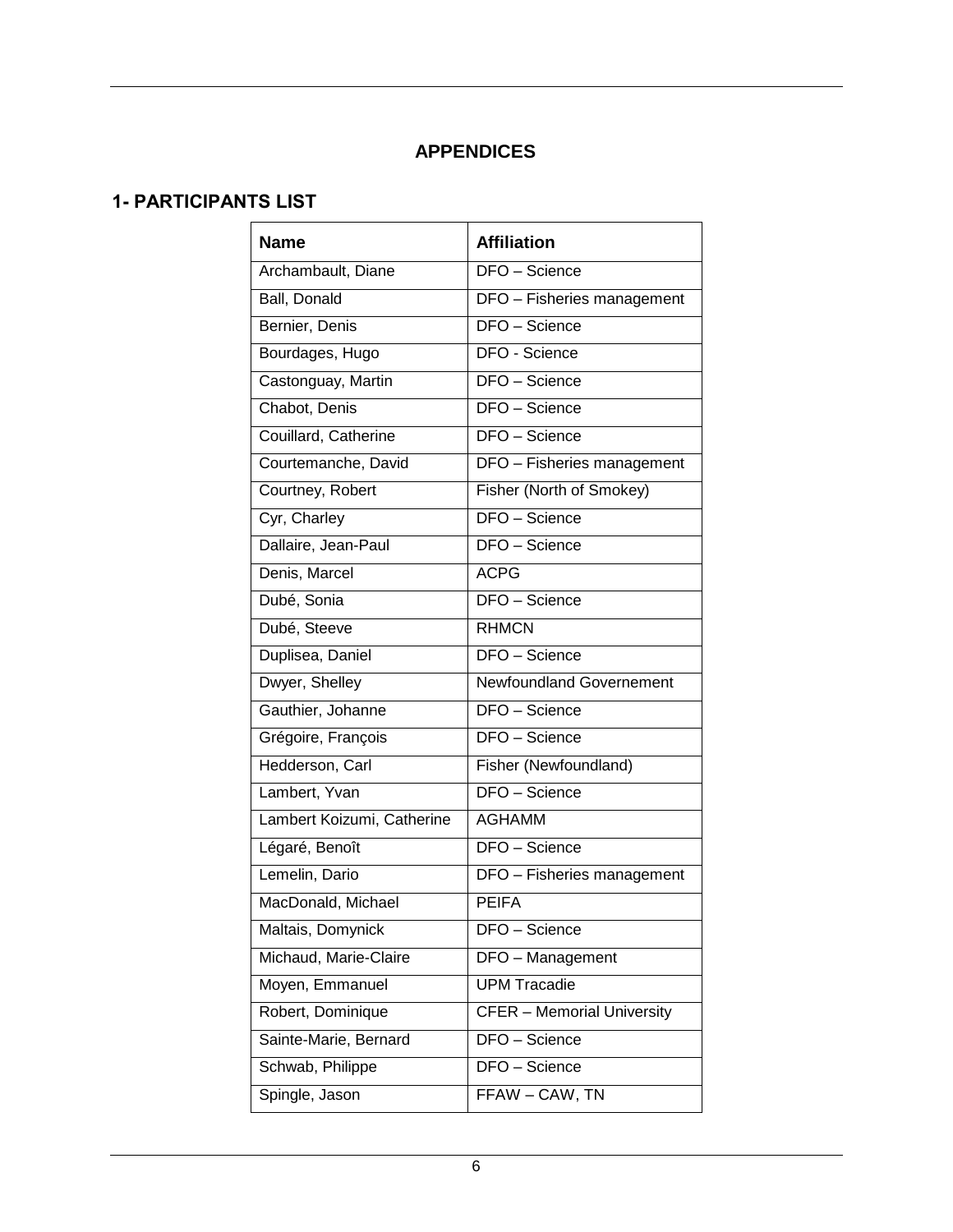# **2- TERMS OF REFERENCE**

### **Assessment of the Gulf of St. Lawrence (4RST) Atlantic halibut**

**Regional Peer Review - Quebec Region**

**February 27, 2013 Mont-Joli, Québec**

Chairperson: Bernard Sainte-Marie

### **Context**

The Atlantic halibut commercial fishery in the Gulf of St. Lawrence began at the end of the 19th century. During the first half of the 20th century, this resource was exploited by American and Canadian fleets. Beginning in the second half of the 20th century, exploitation was almost exclusively carried out by the Canadian fleet from the four Atlantic Provinces as well as Quebec. From over 600 t during the 1960s, landings have steadily decreased until the early 80s, totalling 90 t in 1982. Landings increased again in the late 90s and now total 720 t, which is near the level observed 45 years ago.

The directed Atlantic halibut fishery is practiced on a competitive basis and is carried out by longliners. Atlantic halibut represent a by-catch for other fleets, in particular the gillnet Greenland halibut fleet. Overall, landings of Atlantic halibut bycatch in the Gulf were, in 2010, about 11% of total landings of this species.

The resource assessment is done every two years in order to highlight changes in the status of the resource that would justify adjustments to the conservation measures and management plan.

### **Objectives**

Provide scientific advice on the management of the Atlantic halibut stock status in NAFO Divisions 4RST for the 2013 and 2014 fishing seasons. This advice shall include:

- An assessment of the status of the Atlantic halibut stock, based on:
	- commercial fishery statistic following the 2011 and 2012 fishing seasons for the management unit 4RST and NAFO sub-area 3Pn (overall distribution of landings and breakdown by division, fishing gear and month);
	- $\bullet$ fishing effort and catch rates for the directed fishery on Atlantic halibut by the longline fleet;
	- commercial sampling data (size structure), including a breakdown by fishing gear (fixed versus mobile gear) and by size group (legal and sub-legal);
	- catch data (distribution, abundance and biomass) and biological data (size), from DFO research surveys conducted in the Gulf of St. Lawrence and from mobile sentinel surveys;